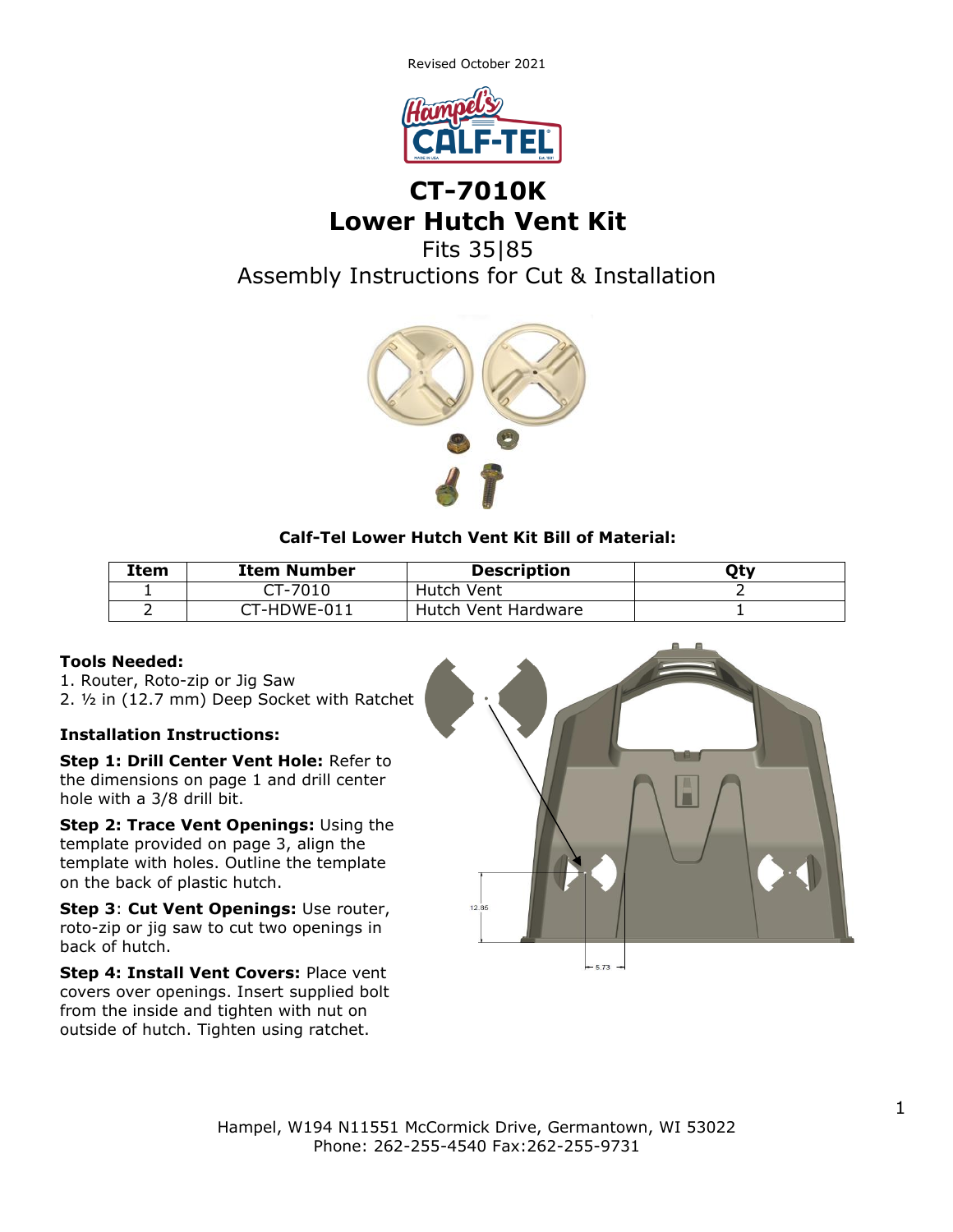Revised October 2021



## **CTH-7010K Lower Hutch Vent Kit**

Fits 24|74 Assembly Instructions for Cut & Installation



## **Calf-Tel Lower Hutch Vent Kit Bill of Material:**

| Item | <b>Item Number</b> | <b>Description</b>  | Qty |
|------|--------------------|---------------------|-----|
|      | CT-7010            | Hutch Vent          |     |
|      | CT-HDWE-057        | Hutch Vent Hardware |     |

### **Tools Needed:**

- 1. Router, Roto-zip or Jig Saw
- 2. ½ in (12.7 mm) Deep Socket with Ratchet
- 3. ½ in (12.7 mm) Wrench

### **Installation Instructions:**

**Step 1: Drill Center Vent Hole:** Refer to the dimensions on page 1 and drill center hole with a 3/8 drill bit.

**Step 2: Trace Vent Openings:** Using the template provided on page 3, align the template with holes. Outline the template on the back of plastic hutch.

**Step 3**: **Cut Vent Openings:** Use router, roto-zip or jig saw to cut two openings in back of hutch.

**Step 4: Install Vent Covers:** Place vent covers over openings. Insert supplied bolt from the inside and tighten with nut on



Hampel, W194 N11551 McCormick Drive, Germantown, WI 53022 Phone: 262-255-4540 Fax:262-255-9731